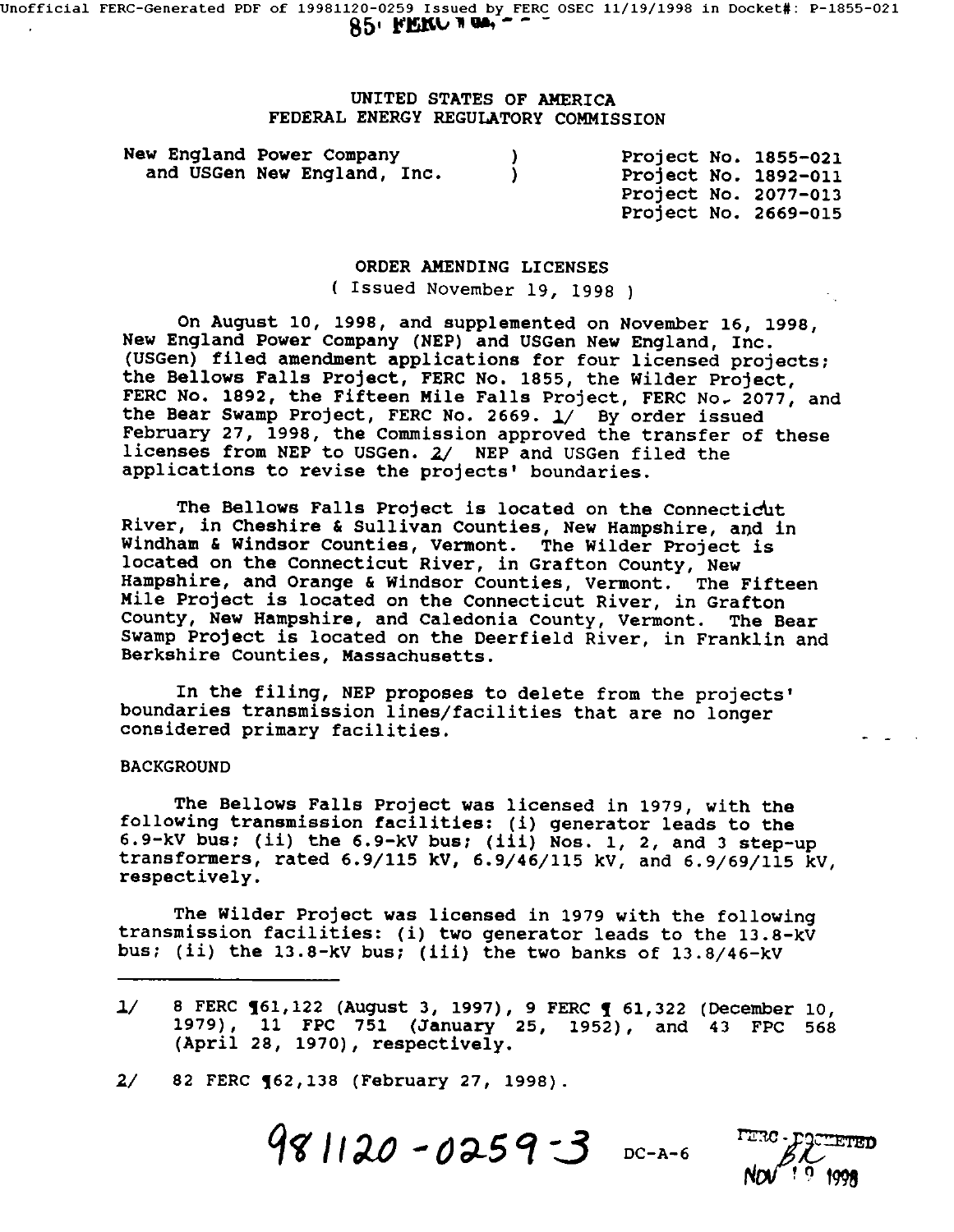Project Nos. 1855-021, et al. -2-

step-up transformers; (iv) the 13.8/i15-kV step-up transformer bank; and (v) the 115-kV appurtenances to connect to the 115-kV bus at which the Vermont Electric Power Company, Inc., and the llS-kV Wilder-Bellows Falls lines are connected.

The Fifteen Mile Falls Project was licensed in 1952, and consists of three developments; McIndoes, Comerford, and Moore (originally called Littleton). McIndoes Development has the following transmission facilities: a step-up substation, four 2.4/34.5-kV step-up transformers, and a 34.5-kV transmission line about 5.6 miles long extending from the transformer bank to the Comerford switching station. Comerford Development has the following transmission facilities: a substation, a switchyard, four 13.8/230-kV step-up generation transformers, and four 1,500 foot-long circuits extending from the step-up transformers to the 230-kV switchyard. The Moore Development has the following transmission facilities: a step-up substation, two 230-kV single circuit transmission lines about 7 miles extending from the switchyard to the Comerford switchyard.

The Bear Swamp Project was licensed in 1970, and it Has the following transmission facilities: a 13.8-kV, single-circult transmission line originating at the Fife Brook powerhouse and terminating at the Deerfield No. 5 switchyard; a 2.6-mile-long ll5-kV single-circuit tap line from the Adams-Harriman (B-131) line to the Bear Swamp switchyard; the ll5-kV portion of the Bear Swamp switchyard, including the i15/230-kV step-up transformers; two 230-kV single-circuit tap lines, each of which is about one-mile long, connecting the Bear Swamp transformer portal with the 230-kV portion of the Bear Swamp switchyard.  $3/$ 

Some of the transmission facilities of the above projects are now integral parts of NEP's regional transmission systems. NEP is, therefore, requesting the removal of these transmission facilities from the projects' descriptions and boundaries.

# THE AMENDMENTS

NEP is proposing to delete from the licenses certain transmission lines/facilities of the projects as follows:

Bellows Falls Project (P-1855): Three multi-wound step-up transformers, which are now integral parts of the licensee's regional transmission system.

Wilder Project (P-1892): A 13.8-kV bus, two banks of 13.8/46-kV step-up transformers, a 13.8/i15-kV step-up transformer bank, and the llS-kV appurtenances. These transmission facilities are now integral parts of the

 $3/$  56 FPC 3,310.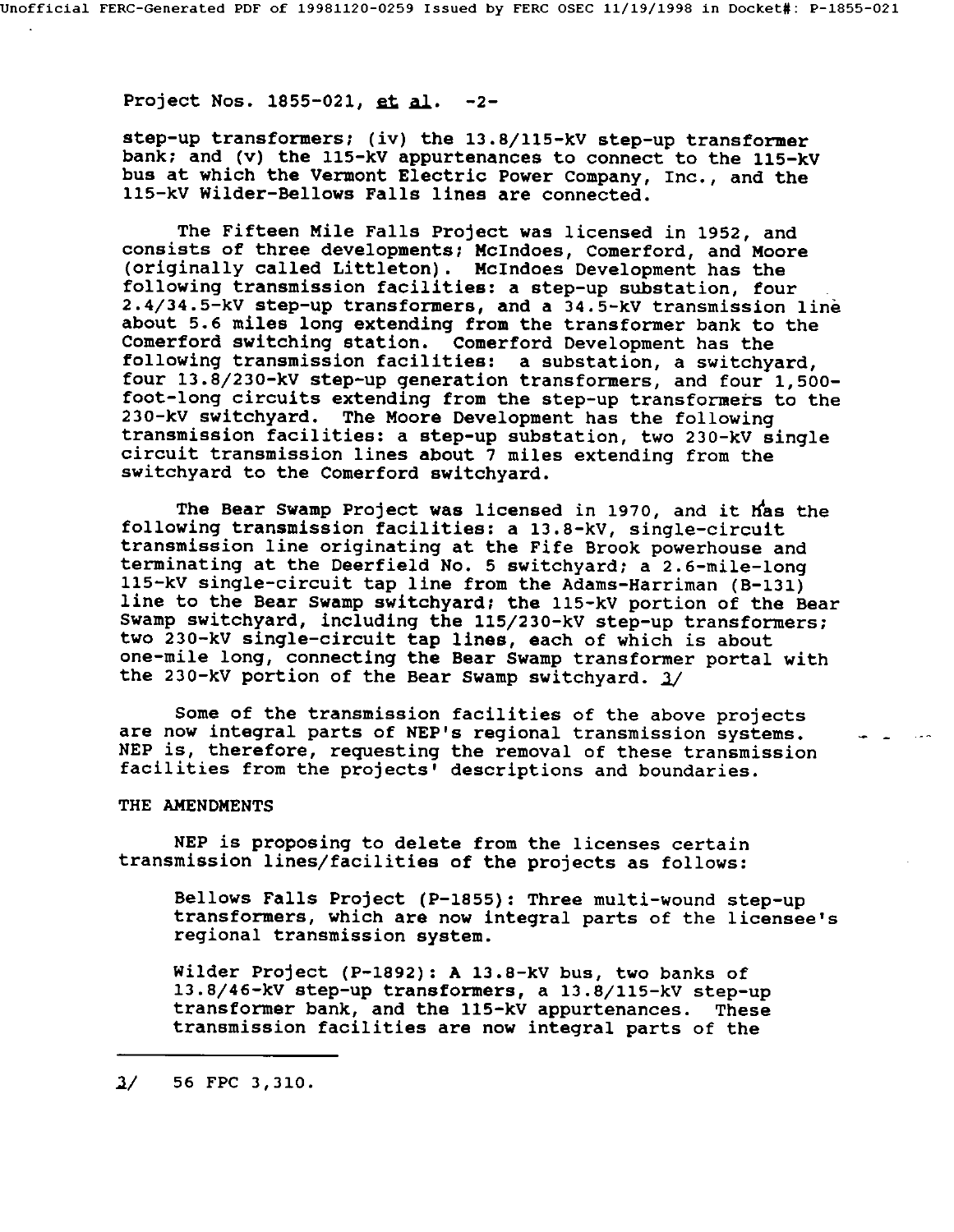Project Nos. 1855-021, et al. -3-

licensee's regional transmission system.

Fifteen Mile Falls Project (P-2077): This project consists of three development, and the transmission facilities proposed for deletion are:

McIndoes *Develonment:* the step-up substation (except the four 2.4/34.5-kV step-up transformers), and the 34.5-kV, 5.6-mile-long transmission line extending from the transformer bank to the Comerford switching station.

Comerford Development: the substation and switchyard (except the four 13.8/230-kV step-up transformers and four 1,500 foot-long circuits extending from the step-up generation transformers to the 230-kV switchyard).

Moore Develonment: the step-up substation and the two 230 kV, 7-mile-long single circuit transmission lines extending from the switchyard to the Comerford switchyard.

The above transmission facilities of the Fifteen Mile Falls project are now integral parts of the licensee's regional transmission system.

Bear Swamp Project (P-2699): a 2.6-mile-long llS-kV single-circuit tap line from the Adams-Harriman (B-131) line to the Bear Swamp switchyard; and the llS-kV portion of the Bear Swamp switchyard, including the i15/230-kV step-up transformers. These transmission facilities are now integral parts of the licensee's regional transmission system.

 $\sim 100\,$  km s  $^{-1}$ 

# DISCUSSION

Section 3(11) of the Federal Power Act defines "project" to consist among other things of "... the primary line or lines transmitting power therefrom to the point of junction with the distribution system or with the interconnected primary transmission system... The above mentioned transmission facilities serve local areas and/or interconnection for NEP's regional transmission system. The subject transmission lines/facilities are no longer the primary lines/facilities for the projects, but rather part of the regional transmission system. Therefore, they are no longer considered project features.

This order approves the amendment applications to delete the subject transmission lines/facilities from the boundaries of the projects.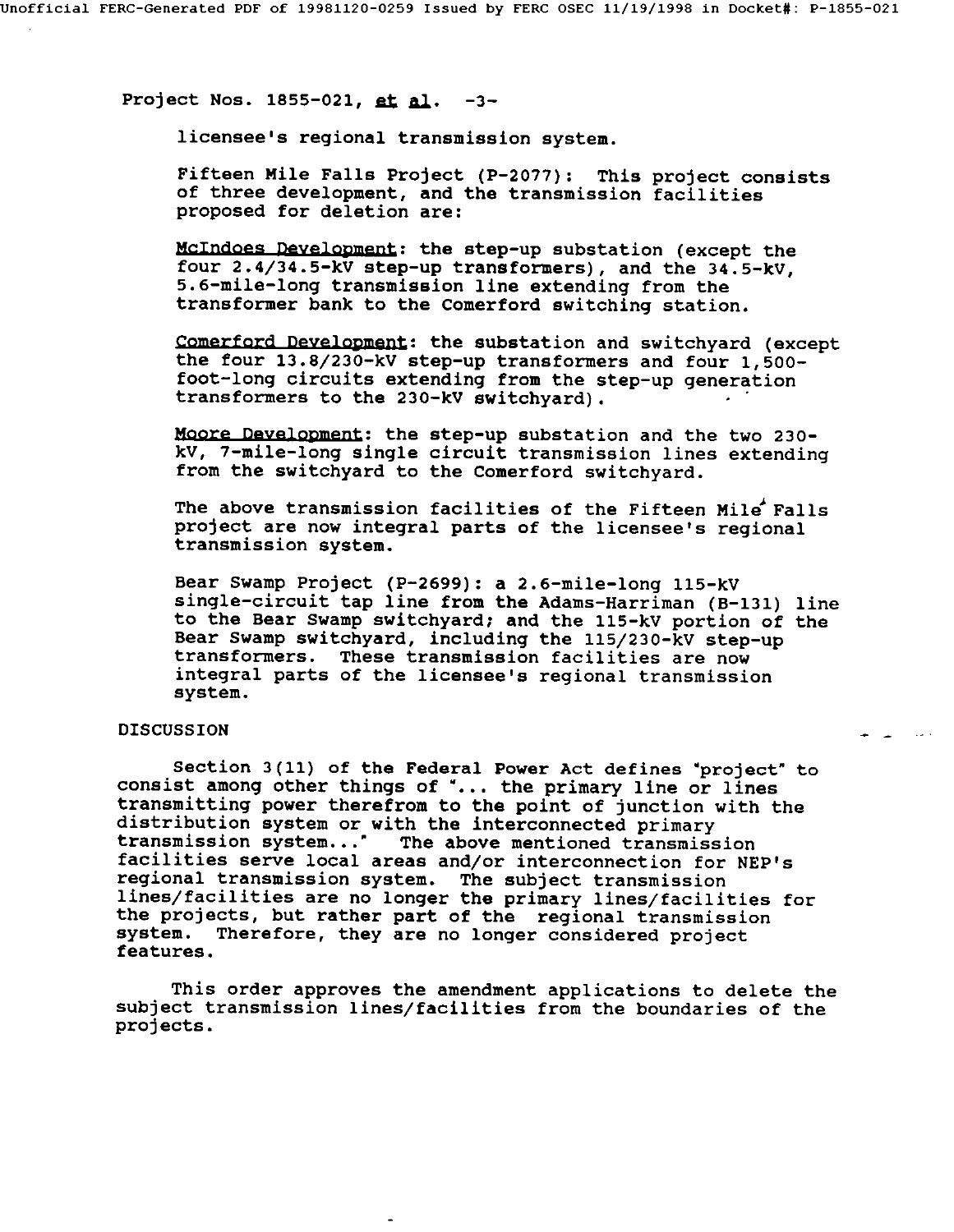Project Nos. 1855-021, et al. -4-

# The Director orders:

(A) The amendment applications for the Bellows Falls Project, FERC No. 1855, the Wilder Project, FERC No. 1892, the Fifteen Mile Falls Project, FERC No. 2077, and the Bear Swamp Project, FERC No. 2669, are approved as provided for in this order.

(B) Ordering Paragraph (B) (2) (f) of the license for the Bellows Falls Project, FERC No. 1855, is amended by deleting the following part: (iii) Nos. i, 2, and 3 step-up transformers, rated 6.9/115 kV, 6.9/46/115 kV, and 6.9/69/115 kV, respectively.

(C) Ordering Paragraph (B)(2)(4) of the license for the Wilder Project, FERC No. 1892, is amended by deleting the following parts:

(ii) the  $13.8-kV$  bus; (iii) the two banks of  $13.8/46-kV$ step-up transformers; (iv) the 13.8/I15-kV step-up transformer bank; and (v) the ll5-kV appurtenances to connect to the  $115-kV$  bus at which the Vermont Electric Power Company, Inc., and the 115-kV Wilder-Bellows Falls lines are connected

(D) The license order for the Fifteen Mile Falls is amended as follows:

i. McIndoes Development: By deleting the step-up substation (except the four 2.4/34.5-kV step-up transformers), and the 34.5-kV, 5.6-mile-long transmission line extending from the transformer bank to the Comerford switching station. Also, by deleting FERC drawing No. 2077-27, which shows the boundary of the 5.6-mile-long transmission line.

 $\sim 10^{-11}$  s  $^{-1}$ 

2. Comerford Development: By deleting the substation and switchyard (except the four 13.8/230-kV step-up transformers and four 1,500-foot-long circuits extending from the step-up generation transformers to the 230-kV switchyard).

3. Moore Development: By deleting the step-up substation and the two 230-kV, 7-mile-long single circuit transmission lines extending from the switchyard to the Comerford switchyard. Also, by deleting FERC drawing No. 2077-57, which shows the boundary of the 7-mile-long transmission line.

(E) Ordering Paragraph (C)(il) of the license for the Bear Swamp Project, FERC No. 2669, is amended by deleting the following parts: (14) a 2.6-mile-long ll5-kV single-circuit tap line from the Adams-Harriman (B-131) line to the Bear Swamp switchyard; and (15) the ll5-kV portion of the Bear Swamp switchyard, including the i15/230-kV step-up transformers.